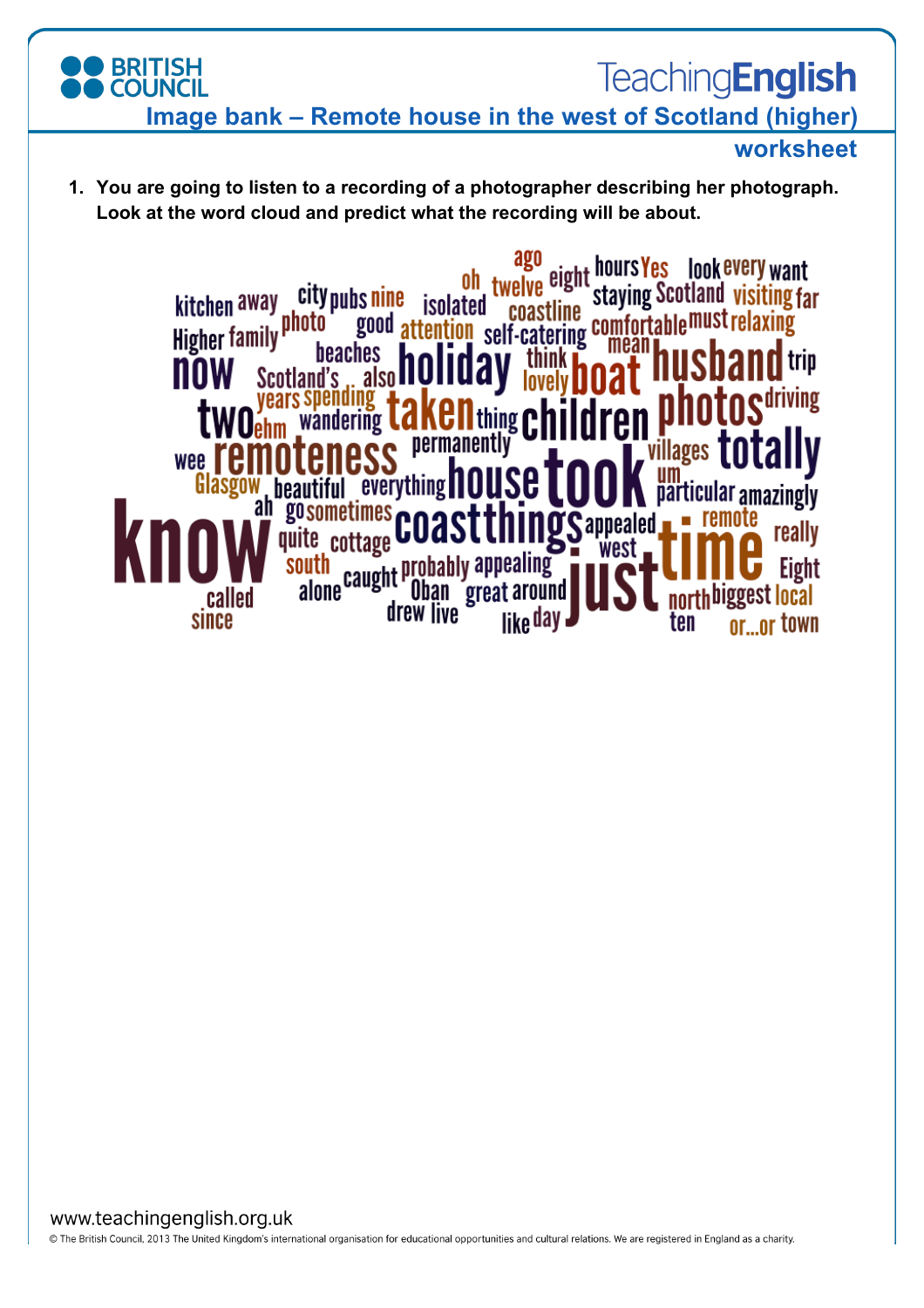## **BRITISH**<br>COUNCIL **TeachingEnglish Image bank – Remote house in the west of Scotland (higher)**

## **worksheet**

**2. Look at the photo. Work with a partner and choose at least ten words from the word cloud which you think will be in the recording. Now write at least four sentences which you think you might hear in the recording, using the words you chose.** 



| $\mathbf b$ |  |
|-------------|--|
|             |  |
|             |  |
|             |  |
|             |  |
|             |  |
|             |  |
|             |  |

- **3. Listen to the recording and check your ideas.**
- **4. Work with a partner. Write down two more pieces of information you heard in the recording, using words from the word cloud to help you. Listen and check.**

**a.** ................................................................................................................................................. **b.** .................................................................................................................................................

#### www.teachingenglish.org.uk

© The British Council, 2013 The United Kingdom's international organisation for educational opportunities and cultural relations. We are registered in England as a charity.